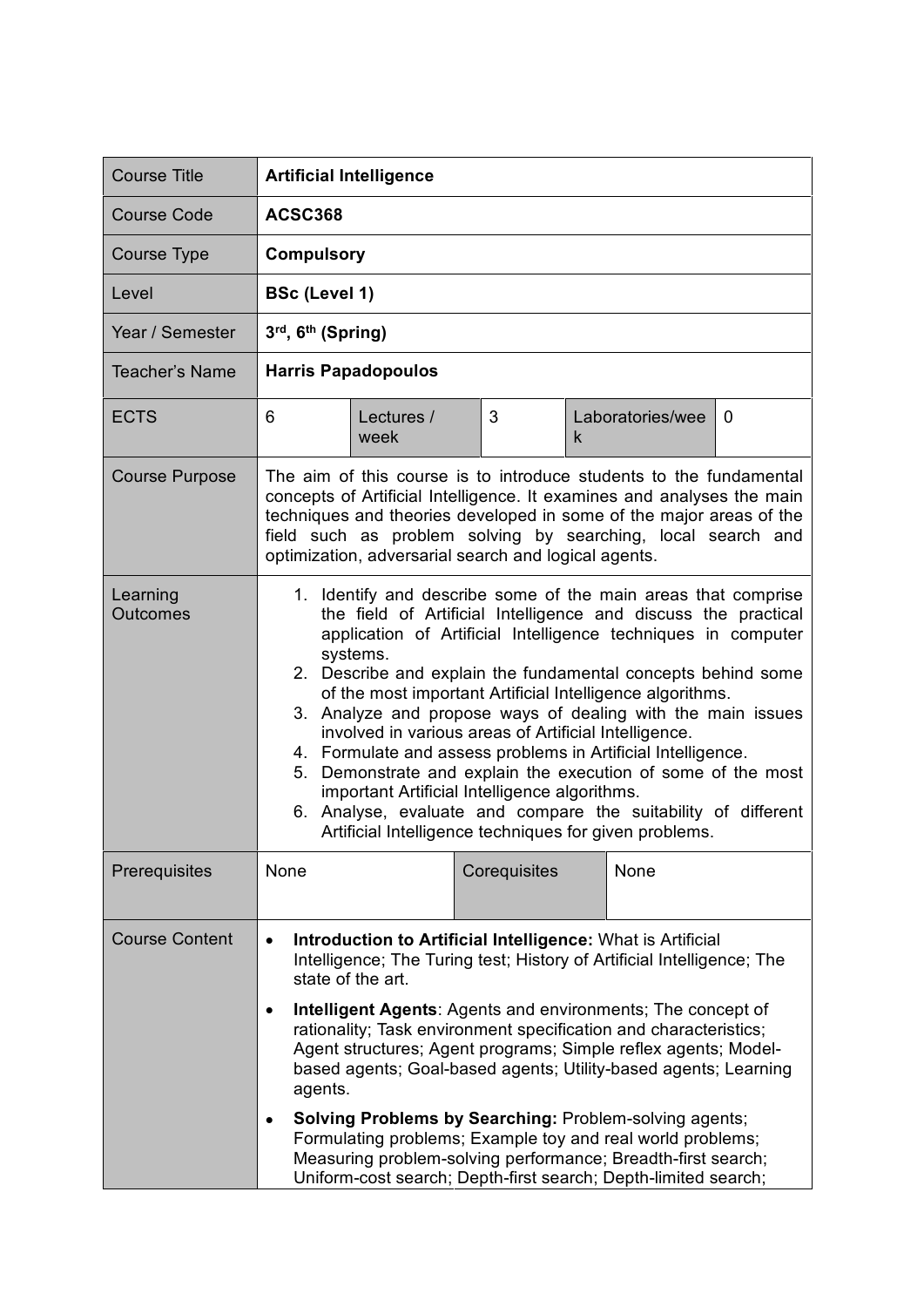|                         | Iterative deepening search; Uninformed search comparison;<br>Avoiding repeated states.                                                                                                                                                                                                                                                     |  |  |  |  |
|-------------------------|--------------------------------------------------------------------------------------------------------------------------------------------------------------------------------------------------------------------------------------------------------------------------------------------------------------------------------------------|--|--|--|--|
|                         | Informed Search Strategies: Greedy best-first search; A* search;<br>٠<br>Admissible heuristics and optimality of A* search; Heuristic<br>functions; The effect of heuristic accuracy on performance;<br>Inventing admissible heuristic functions.                                                                                          |  |  |  |  |
|                         | Local Search Algorithms and Optimization Problems: Local<br>$\bullet$<br>search problem formulation; State space landscape; Hill-climbing<br>search; Simulated annealing search; Local beam search; Genetic<br>algorithms.                                                                                                                 |  |  |  |  |
|                         | <b>Adversarial Search: Optimal decisions in Games; Optimal</b><br>٠<br>strategies; The minimax algorithm; Alpha-beta pruning; Evaluation<br>functions and cutting off search; Games with chances; The<br>expectiminimax algorithm; Complexity of expectiminimax.                                                                           |  |  |  |  |
|                         | Logical Agents: Knowledge-based agents; Logic; Propositional<br>٠<br>logic; Syntax and semantics of propositional logic; Inference;<br>Equivalence, validity and satisfiability; Reasoning patterns in<br>propositional logic; Resolution; Forward and backward chaining;<br>Propositional inference; Agents based on propositional logic. |  |  |  |  |
| Teaching<br>Methodology | The course is delivered through three hours of lectures per week,<br>which include presentation of new material and demonstration of<br>concepts. Lectures also include in-class exercises to enhance the<br>material learning process and to assess the student level of<br>understanding and provide feedback accordingly.               |  |  |  |  |
|                         | All lecture notes and other material is available to students through<br>the course homepage.                                                                                                                                                                                                                                              |  |  |  |  |
| <b>Bibliography</b>     | (a) Textbook:                                                                                                                                                                                                                                                                                                                              |  |  |  |  |
|                         | Stuart J. Russel and Peter Norvig, Artificial Intelligence: A<br>Modern Approach, 3rd Edition, Prentice Hall, 2009.                                                                                                                                                                                                                        |  |  |  |  |
|                         | <b>References:</b><br>(b)                                                                                                                                                                                                                                                                                                                  |  |  |  |  |
|                         | George F. Luger, Artificial Intelligence: Structures and<br>Strategies for Complex Problem Solving, 6th Edition, Addison<br>Wesley, 2009.                                                                                                                                                                                                  |  |  |  |  |
|                         | Ivan Bratko, Prolog-Programming for Artificial Intelligence, 3rd<br>Edition, Addison Wesley, 2001.                                                                                                                                                                                                                                         |  |  |  |  |
| Assessment              | The Students are assessed via continuous assessment throughout<br>the duration of the Semester, which forms the Coursework grade and<br>the final written exam. The coursework and the final exam grades are<br>weighted 40% and 60%, respectively, and compose the final grade of<br>the course.                                          |  |  |  |  |
|                         | Various approaches are used for the continuous assessment of the<br>students, such as class participation and in class exercises,<br>assignments and tests. The assessment weight, date and time of<br>each type of continuous assessment is being set at the beginning of                                                                 |  |  |  |  |